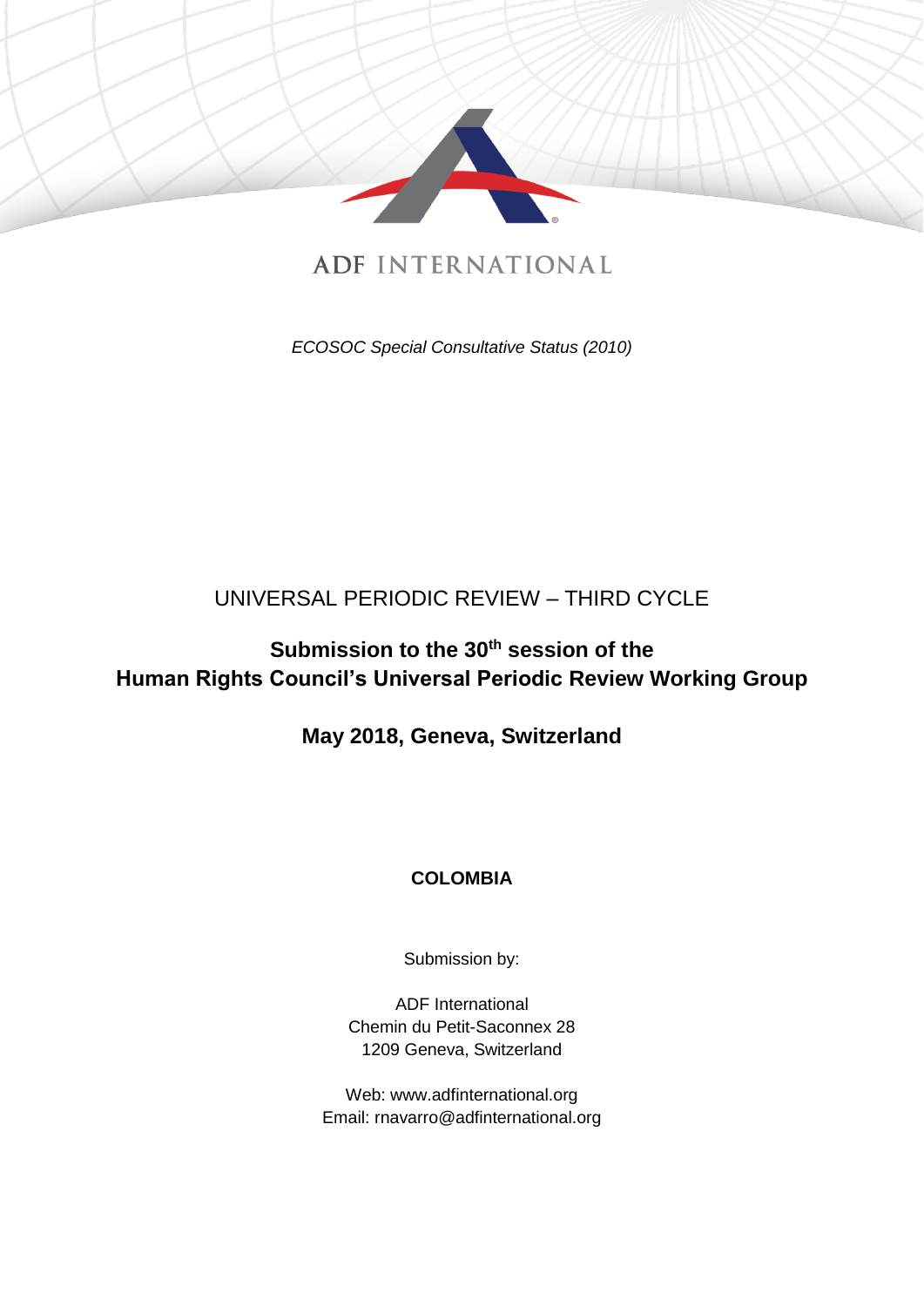#### **Introduction**

- 1. ADF International is a global alliance-building legal organization that advocates for religious freedom, life, and marriage and family before national and international institutions. As well as having ECOSOC consultative status with the United Nations (registered name "Alliance Defending Freedom"), ADF International has accreditation with the European Commission and Parliament, the Organization for Security and Co-operation in Europe, and the Organization of American States, and is a participant in the FRA Fundamental Rights Platform.
- 2. This report explains why Colombia should affirm the sanctity of life on the part of all human beings, including the unborn, and why it should resist calls to liberalize access to abortion due to the fact that there is no international human right to abortion. It also deals with the issue of high levels of maternal mortality and morbidity in Colombia, as well as the need to protect and promote religious freedom in the country for all, especially in light of legal developments in the area of marriage and family.

#### **(a) Abortion**

-

- 3. Prior to 2006, Articles 343-345 of the Penal Code prohibited abortion on all grounds without exception, though general principles of criminal law allowed an abortion to be performed if it was deemed necessary to save the life of the pregnant woman.<sup>1</sup>
- 4. Since 2006, however, as a result of a court ruling contrary to the will of the Colombian people, abortion has been legal in Colombia on the basis of a threat to the life or health of the mother, the existence of a fatal fetal deformity, and pregnancy caused by rape, non-consensual artificial insemination, or incest.
- 5. Groups promoting more liberalized access to abortion worldwide, however, would like to see such access be made available on demand, and claim that it is not just a matter of improving maternal health and reducing maternal mortality and morbidity, but rather is an issue of fundamental human rights, of which abortion is supposedly one. This is despite the fact that the prevailing social values in Colombia are strongly in opposition to abortion, with the Pew Research Center reporting in 2014 that 73% of Colombians believe that abortion should be illegal.<sup>2</sup>

#### *The right to life in international law*

6. A so-called international "right to abortion" is incompatible with various provisions of international human rights treaties, in particular provisions on the right to life. Article 6(1) of the ICCPR states, "Every human being has the inherent right to life." The

<sup>1</sup> United Nations Department of Economic and Social Affairs, "Colombia Abortion Policy," last accessed  $5<sup>th</sup>$ th **October 2017, available at:** http://www.un.org/esa/population/publications/abortion/doc/colomb1.doc.

<sup>2</sup> Pew Research Center, "Religion in Latin America – Chapter 5: Social Attitudes," 13th November 2014, available at: http://www.pewforum.org/2014/11/13/chapter-5-social-attitudes.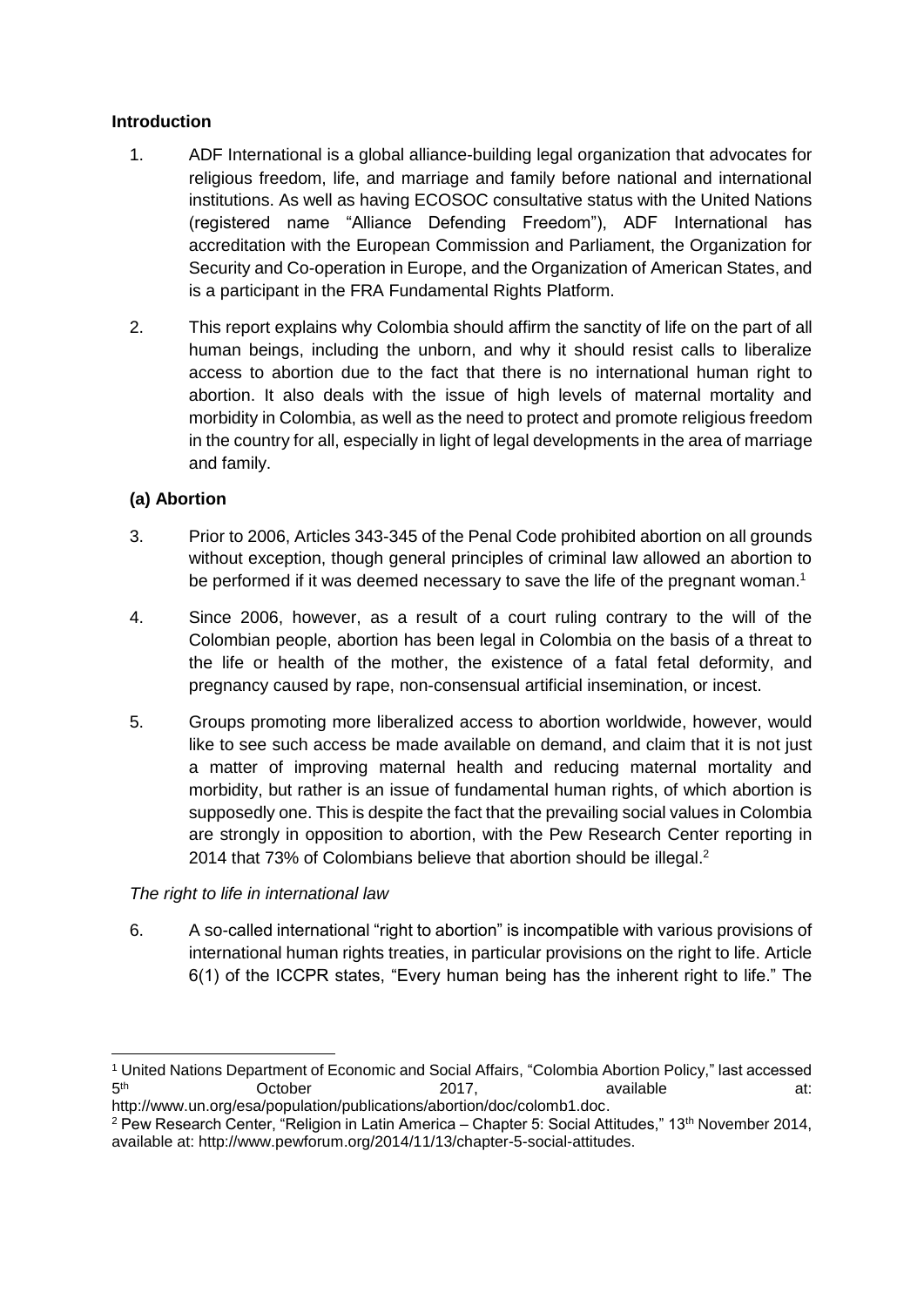ICCPR's prohibition of the death penalty for pregnant women implicitly recognizes the right to life of the unborn.

- 7. Although the ICCPR allows for the death penalty to be imposed on both adult men and women, it explicitly prohibits applying the death penalty to pregnant women. Article 6(5) states that the "sentence of death shall not be imposed for crimes committed by persons below eighteen years of age and shall not be carried out on pregnant women." This clause must be understood as recognizing the unborn child's distinct identity from the mother and protecting the unborn child's right to life.
- 8. The *travaux préparatoires* of the ICCPR explicitly state that "the principal reason for providing in paragraph 4 [now Article 6(5)] of the original text that the death sentence should not be carried out on pregnant women was to *save the life of an innocent unborn child*."<sup>3</sup> Similarly, other early UN texts note that the intention of the paragraph "was inspired by humanitarian considerations and by *consideration for the interests of the unborn child*."<sup>4</sup>
- 9. The protection of unborn life is also found through an ordinary reading of the language in the preamble of the Convention on the Rights of the Child (CRC). The preamble states that "the child, by reason of his physical and mental immaturity, needs special safeguards and care, including appropriate legal protection, *before as well as after birth*."
- 10. Article 1 of the CRC defines a child as "every human being below the age of eighteen years." This provides an upper limit as to who is a child, but does not provide a lower limit on when the status of "child" attaches. Moreover, Article 6 of the CRC holds that "States Parties recognize that every child has the inherent right to life. States Parties shall ensure to the maximum extent possible the survival and development of the child." Viewed in the context of the preamble, both Articles 1 and 6 of the CRC indicate recognition and protection of unborn life.

#### *Legalizing abortion does not make it safe*

- 11. The medical infrastructure in Colombia is not of the same standard as that in developed countries, and despite relatively good health-care coverage in highlypopulated urban centres, there is a profound rural/urban divide when it comes to access to health-care.
- 12. Women who receive abortions will still face the same poor conditions faced by women who give birth and deal with similar complications, such as bleeding and infection. Providing more access to abortion will mean more women will suffer from abortion complications.
- 13. High rates of maternal mortality have less to do with the legality of abortion per se than with an inability to access obstetric care, lack of information, and lack of health

<sup>-</sup><sup>3</sup> A/C.3/SR.819, para. 17 & para. 33; In accordance with the Article 32 of the Vienna Convention, the travaux préparatoires are considered to be a "supplementary means of interpretation."

<sup>&</sup>lt;sup>4</sup> Commission on Human Rights, 5<sup>th</sup> Session (1949), 6<sup>th</sup> Session (1950), 8<sup>th</sup> Session (1952), A/2929, Chapter VI, Article 10.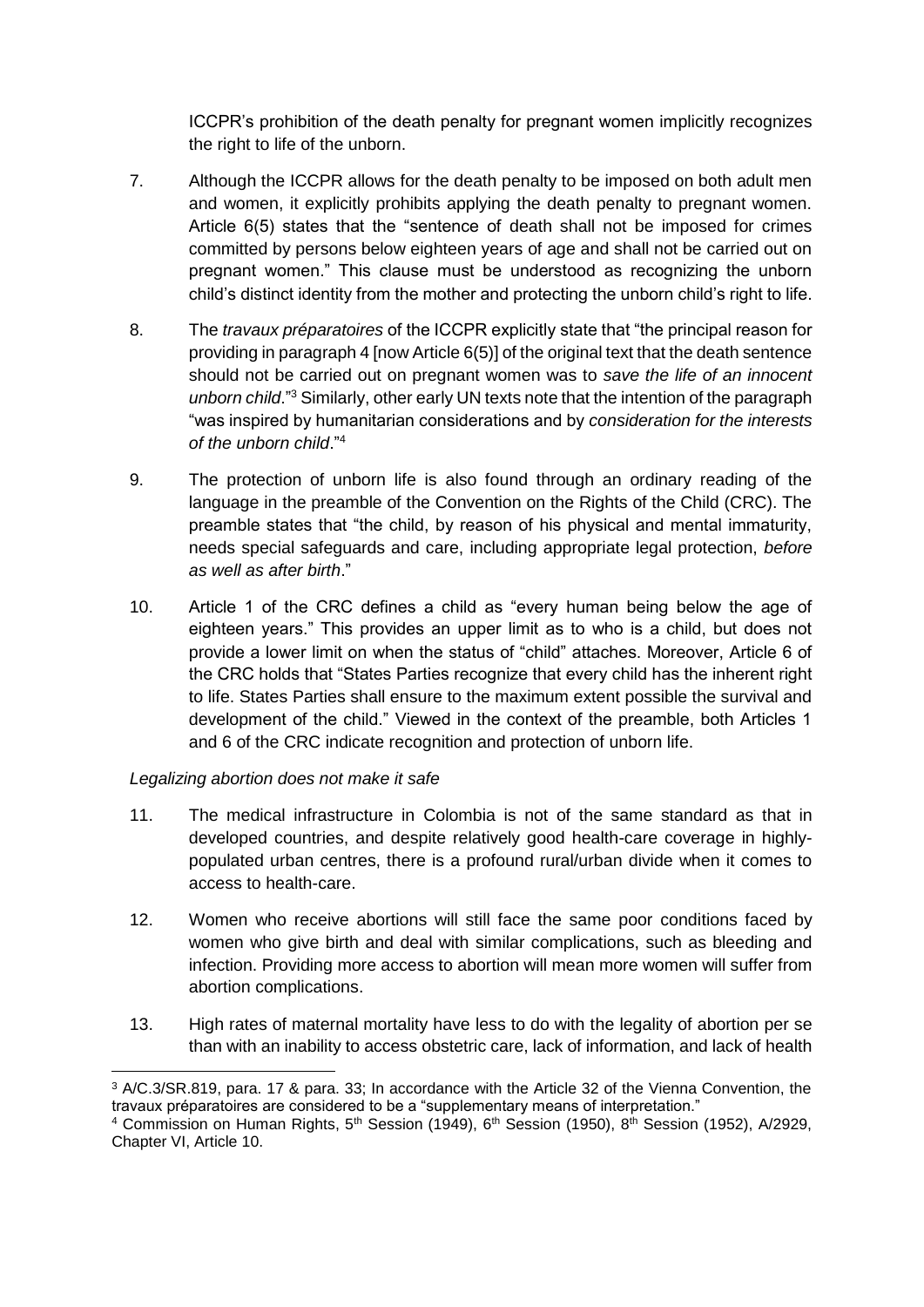workers, especially in the case of women living in poverty and in rural areas. Further, abortion can never be safe because it takes the life of the unborn child, and harms the mother through the loss of her child.

#### *Reducing recourse to abortion*

- 14. Colombia must focus on introducing measures to reduce recourse to abortion, instead of focusing on legalizing it, in line with paragraph 8.25 of the Programme of Action of the International Conference on Population and Development. Measures to reduce abortion include improving access to education, which empowers women and leads to social and economic development, as well as facilitating healthy decision-making.
- 15. Colombia must also focus on helping women get through pregnancy and childbirth safely, rather than helping women end their pregnancies. Given high rates of maternal mortality and morbidity in the country, resources must focus on improving conditions for pregnant women, women undergoing childbirth, and postpartum women.

#### **(b) Maternal Health**

- 16. Colombia's maternal mortality ratio (MMR) in 2015 was 64 maternal deaths per 100,000 live births, down from 118 per 100,000 in 1990. This is significantly higher than the 22 deaths per 100,000 live births in Chile, a country in which abortion is completely prohibited under the law, and only slightly below the Latin American regional average of 67 deaths per 100,000 live births. 5
- 17. Every maternal death is a tragedy. It devastates the woman's family, in particular the woman's children, and affects the entire community socially and economically. The high number of maternal deaths in Colombia is a pressing and urgent human rights concern.

#### *Necessary maternal health interventions*

- 18. Almost all maternal deaths are preventable, particularly when skilled birth attendants are present to manage complications and the necessary drugs are available, such as oxytocin (to prevent haemorrhage) and magnesium sulphate (to treat pre-eclampsia). Problems in many countries with high levels of maternal mortality and morbidity often include a lack of drugs and poor infrastructure, such as no electricity or running water and inaccessibility of hospitals due to weather conditions.
- 19. The World Health Organization (WHO) recommends a minimum of four prenatal visits with trained health workers, in order to prevent, detect, and treat any health problems. It has been estimated that while 97% of pregnant women in Colombia received some level of prenatal care during their pregnancies in 2010, almost a fifth

<sup>-</sup><sup>5</sup> World Bank, "Maternal mortality ratio (modeled estimate, per 100,000 live births)," 2015, available at: https://data.worldbank.org/indicator/SH.STA.MMRT.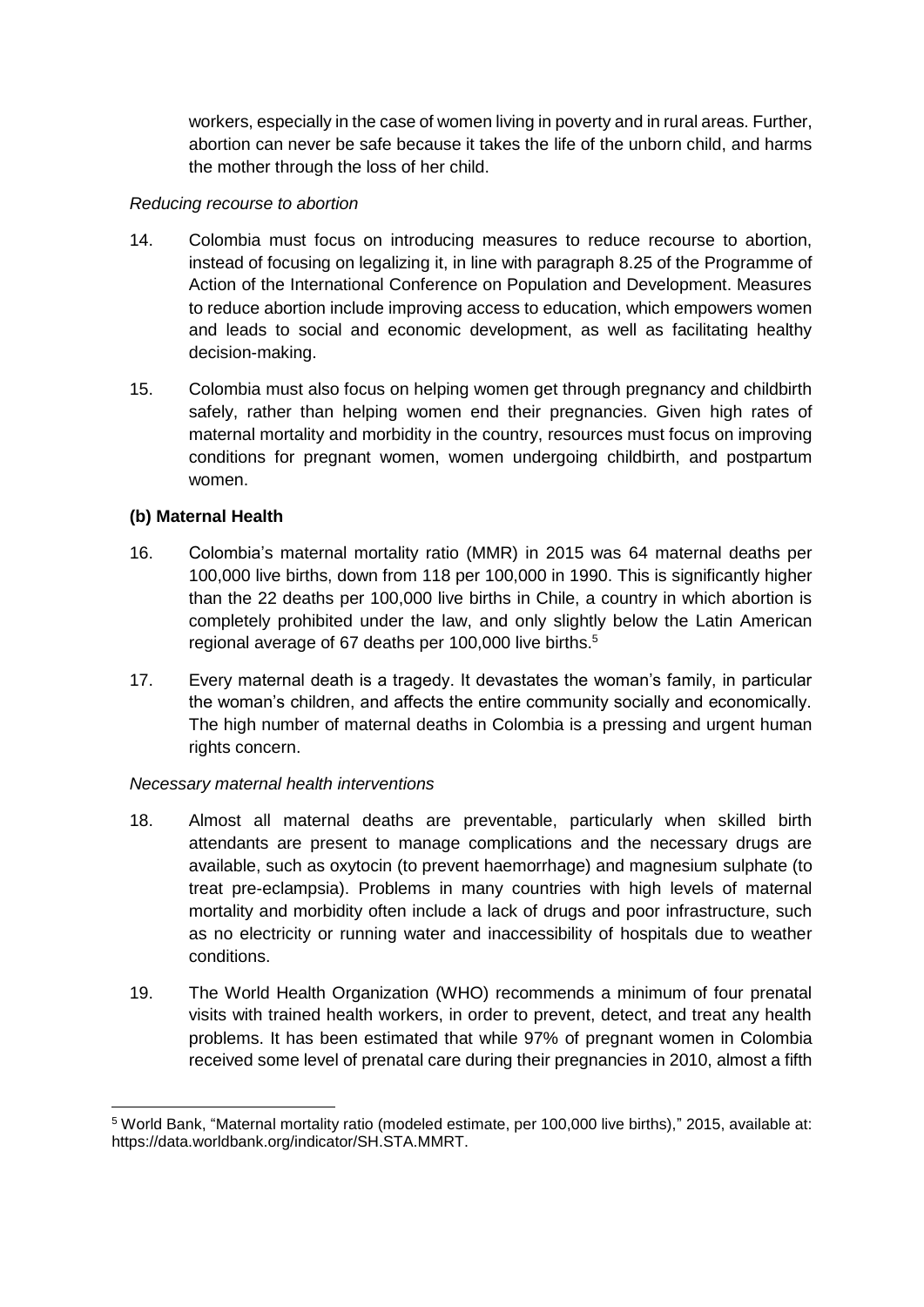of women living in rural areas did not receive the four visits recommended at minimum by the WHO.<sup>6</sup>

- 20. These issues must be remedied, but frequent calls to increase legal abortion access as a necessary precondition to solving them are misguided. Legalizing abortion also does not guarantee that pregnancy and childbirth will become safer when the real problems with Colombia's health-care system do not involve lack of access to abortion. Providing more access to abortion will mean more women will suffer from abortion complications.
- 21. In line with paragraph 8.25 of the ICPD, Colombia must focus on introducing measures to avoid recourse to abortion by way of investing in social and economic development and by providing women with support throughout and after pregnancy.

#### **(c) Freedom of Expression, Conscience, and Religion**

- 22. A number of recent polls have indicated that a majority of Colombians support retaining the natural definition of marriage as the union of one man and one woman. In November 2012, an Ipsos Napoleón Franco poll revealed that 66% of the country was in favour of the male-female definition of marriage.<sup>7</sup> A Pew Research Center survey conducted between November 2013 and March 2014 also indicated that 64% of the country was opposed to redefining marriage.<sup>8</sup> A more recent Gallup poll put this figure at a slightly lower 57%, though still a substantial majority.<sup>9</sup>
- 23. Despite this broad opposition to redefining marriage, however, the Constitutional Court of Colombia ruled on 28<sup>th</sup> April 2016 that the natural definition of marriage was unconstitutional, thereby undemocratically imposing same-sex marriage on a country which did not want it. This does injury to Colombia's obligation under Article 23 of the International Covenant on Civil and Political Rights to protect the family as the natural and fundamental group unit of society, given that this duty is based on the reality of the procreative potential between men and women.
- 24. Concerns exist with respect to the erosion of other fundamental freedoms and rights as a result of redefining marriage and the family, especially given that laws have been passed in Colombia which prohibit so-called "discrimination" and "hate speech" on the grounds of sexual orientation and gender identity. In other jurisdictions in which same-sex marriage has been legalized or in which future legalization is all but inevitable, so-called "hate speech" laws have been utilized against the faithful and the clergy of religious denominations for speaking on the

<sup>-</sup><sup>6</sup> UNICEF, "Maternal Health, Antenatal Care, Current Status + Progress," last accessed 5<sup>th</sup> October 2017, available at: https://data.unicef.org/topic/maternal-health/antenatal-care.

<sup>&</sup>lt;sup>7</sup> Semana, "Jóvenes rechazan legalización de drogas, aborto y matrimonio gay," 28<sup>th</sup> November 2012, available at: https://www.semana.com/nacion/articulo/jovenes-rechazan-legalizacion-drogas-abortomatrimonio-gay/268590-3.

<sup>8</sup> Pew Research Center, "Religion in Latin America – Chapter 5: Social Attitudes," 13th November 2014, available at: http://www.pewforum.org/2014/11/13/chapter-5-social-attitudes.

<sup>&</sup>lt;sup>9</sup> Gallup, "Gallup Poll: #113 Colombia Julio 2016," last accessed 5<sup>th</sup> October 2017, available at: https://www.scribd.com/document/317657179/0388-16000010-GALLUP-POLL-113.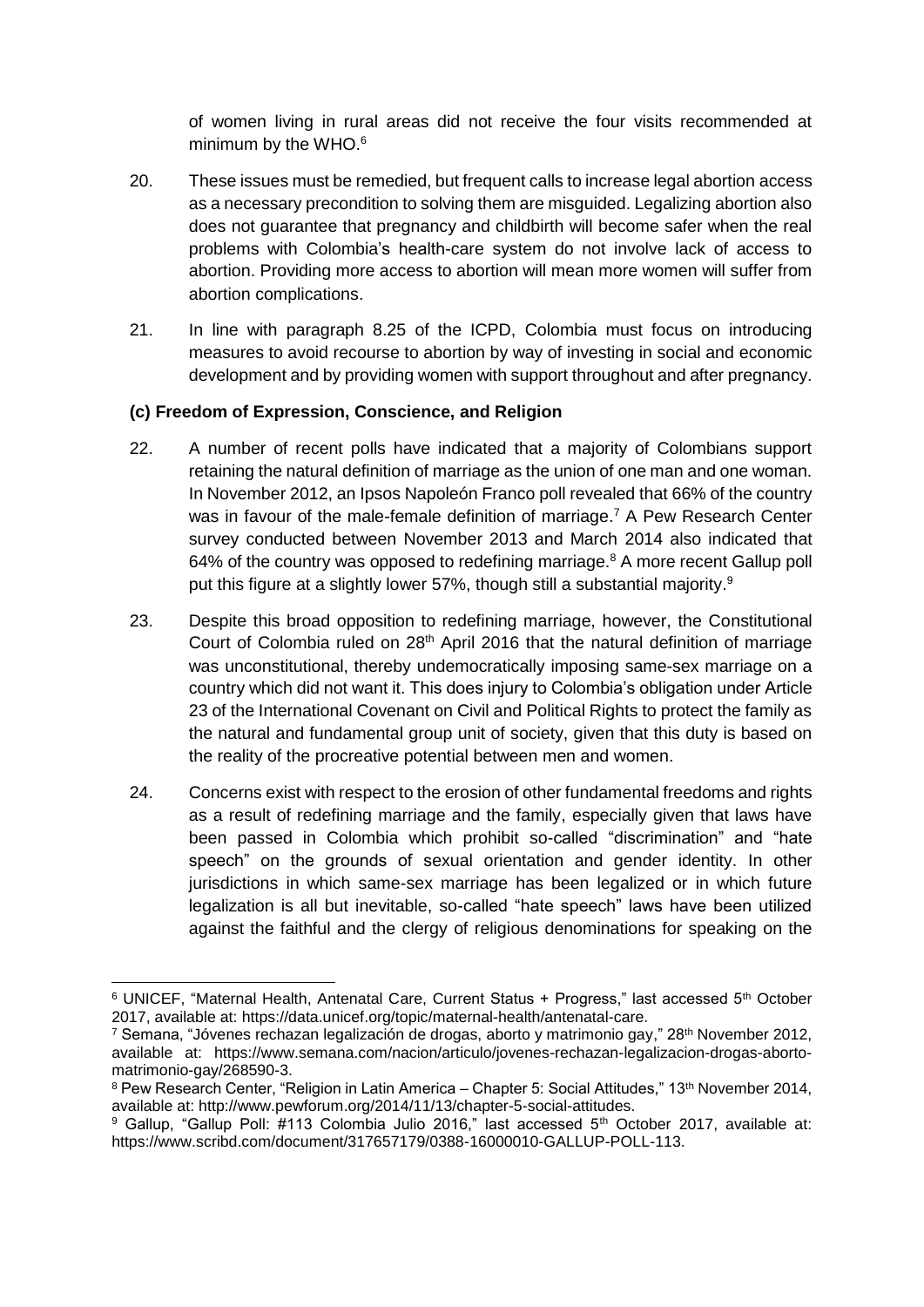issues of homosexuality and/or the definition of marriage according to traditional religious teaching.<sup>10</sup>

- 25. Even if one disagrees with these sentiments or acts, the rights to freedom of opinion and expression under Article 19 of the ICCPR should not be unnecessarily infringed for the sake of sparing hurt feelings where actual incitement to violence or gross mistreatment does not occur.
- 26. Similarly, in many other countries which have redefined marriage, people of faith who personally run businesses serving the public, and who have no objection to serving any individual per se, have been fined, subjected to re-education orders, and in some cases forced to shut down as a result of not being able to creatively participate in same-sex marriage advocacy or a same-sex wedding in good conscience due to their sincere and deeply-held religious or moral beliefs regarding the nature of marriage.<sup>11</sup>
- 27. These are violations of the right to freedom of thought, conscience, and religion under Article 18 of the ICCPR, and all countries that have redefined marriage or are seeking to do so must take this into account when it comes to fulfilling their obligations to protect these rights.
- 28. For this reason, Colombia must ensure that it has strong legislative protections for freedom of conscience, in order that nobody has to creatively participate or be involved in events relating to same-sex marriage or its promotion. Given that in 2014, 64% of Colombians were reported to be opposed to same-sex marriage, this

<sup>-</sup><sup>10</sup> Erik W. Stanley, *ADF Legal*, "Approval of Same-Sex 'Marriage' Leads to Censorship of Speech," 15th January 2013, available at: https://www.adflegal.org/detailspages/blog-

details/allianceedge/2013/01/15/approval-of-same-sex-marriage-leads-to-censorship-of-speech; ABC News Australia, "Anti-discrimination complaint 'an attempt to silence' the Church over same-sex marriage, Hobart Archbishop says," 28<sup>th</sup> September 2015, available at:

http://www.abc.net.au/news/2015-09-28/anti-discrimination-complaint-an-attempt-to-silence-thechurch/6810276; Catholic Herald, "Spanish cardinal reported over 'hate crime," 7<sup>th</sup> June 2016, available at: http://www.catholicherald.co.uk/news/2016/06/07/spanish-cardinal-reported-over-hatecrime.

<sup>11</sup> Marissa Mayer, *ADF Legal*, "3 Common Myths Used Against Christian Bakers like Aaron and Melissa Klein and Jack Phillips," 7th April 2016, available at:

https://www.adflegal.org/detailspages/blog-details/allianceedge/2016/04/07/3-common-myths-usedagainst-christian-bakers-like-aaron-and-melissa-klein-and-jack-phillips; Alan Erwin, *Belfast Telegraph*, "Forcing Ashers bakery to make pro-gay marriage cake could amount to cruelty, appeal hears," 12th May 2016, available at: http://www.belfasttelegraph.co.uk/news/northern-ireland/forcing-ashersbakery-to-make-progay-marriage-cake-could-amount-to-cruelty-appeal-hears-34709014.html; ADF Legal, "Arlene's Flowers v. State of Washington | Arlene's Flowers v. Ingersoll," last accessed 5<sup>th</sup> October 2017, available at: http://www.adflegal.org/detailspages/case-details/state-of-washington-v. arlene-s-flowers-inc.-and-barronelle-stutzman; ADF Legal, "Brush & Nib Studio v. City of Phoenix," last accessed 5<sup>th</sup> October 2017, available at: https://www.adflegal.org/detailspages/casedetails/brush-nib-studio-v.-city-of-phoenix; ADF Legal, "Elane Photography v. Willock," last accessed 5 th October 2017, available at: https://www.adflegal.org/detailspages/case-details/elane-photographyv.-willock; ADF Legal, "Masterpiece Cakeshop v. Colorado Civil Rights Commission," last accessed 5 th October 2017, available at: https://www.adflegal.org/detailspages/case-details/masterpiececakeshop-v.-craig.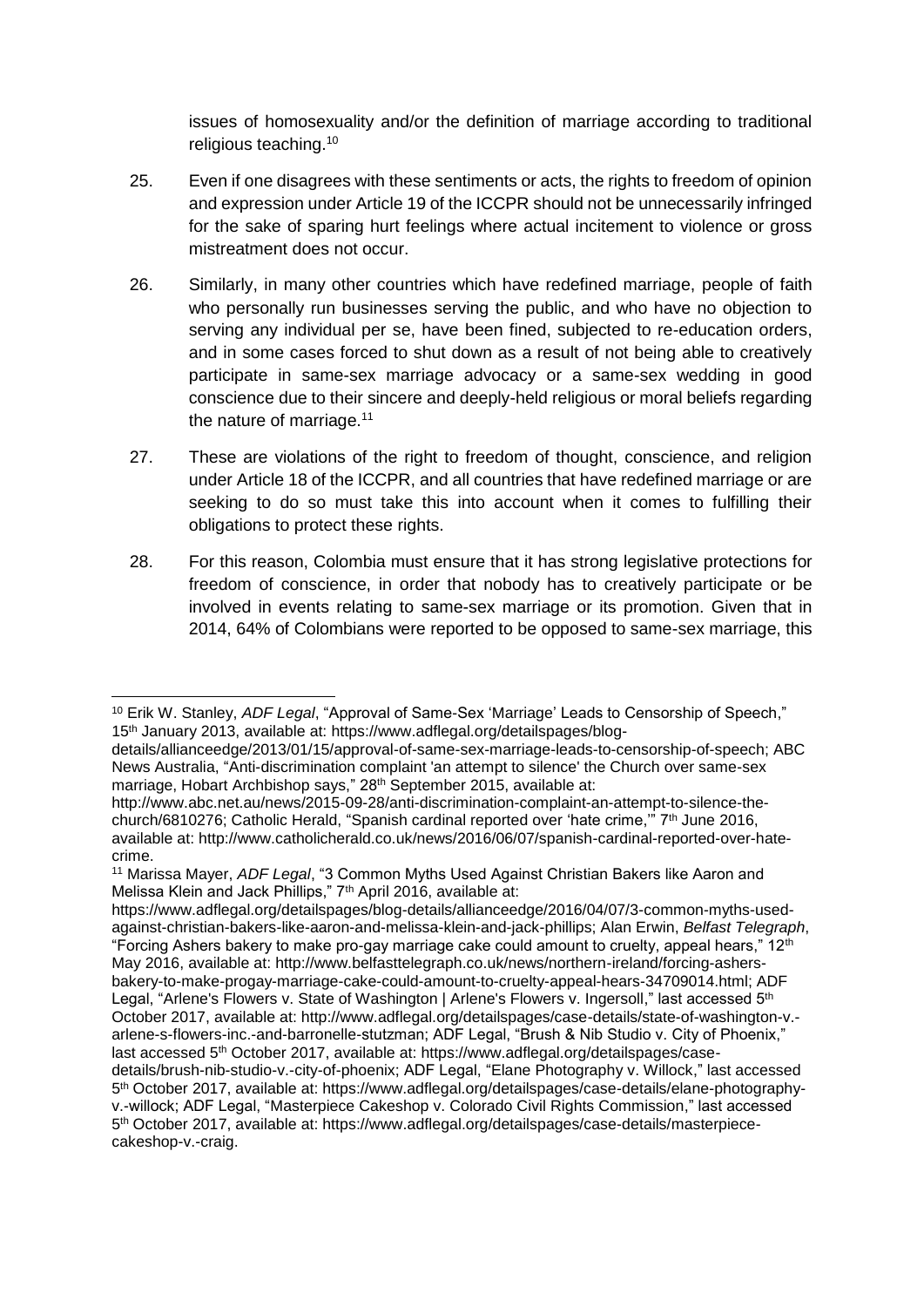should be of concern to citizens who may in the foreseeable future have their right to freedom of conscience and religion violated in the same manner.<sup>12</sup>

#### **(d) Recommendations**

- 29. In light of the aforementioned, ADF International suggests the following recommendations be made to Colombia:
	- a. Affirm that there is no international human right to abortion and that the right to life applies from conception until natural death, and as such that the unborn child has the right to protection of his or her life at all points;
	- b. Resist calls to further liberalize abortion, and instead implement laws aimed at protecting the right to life of the unborn;
	- c. Recognize that the legalization of abortion, in a country with high levels of maternal mortality and morbidity and with severe problems with access to proper health-care, will not make pregnancy and childbirth any safer;
	- d. Improve health care infrastructure, access to emergency obstetric care, midwife training, and resources devoted to maternal health;
	- e. Focus on safely getting mothers and babies through pregnancy and childbirth, with special attention paid to improving health-care access for women from poor and/or rural backgrounds; and
	- f. Ensure that the redefinition of marriage by the Constitutional Court does not lead to the marginalisation of individuals and communities who sincerely disagree, and that anti-discrimination and hate speech laws are not deployed in order to unjustifiably prohibit or silence dissent on this matter by any individual.

<sup>-</sup> $12$  Pew Research Center, "Religion in Latin America – Chapter 5: Social Attitudes,"  $13<sup>th</sup>$  November 2014, available at: http://www.pewforum.org/2014/11/13/chapter-5-social-attitudes.